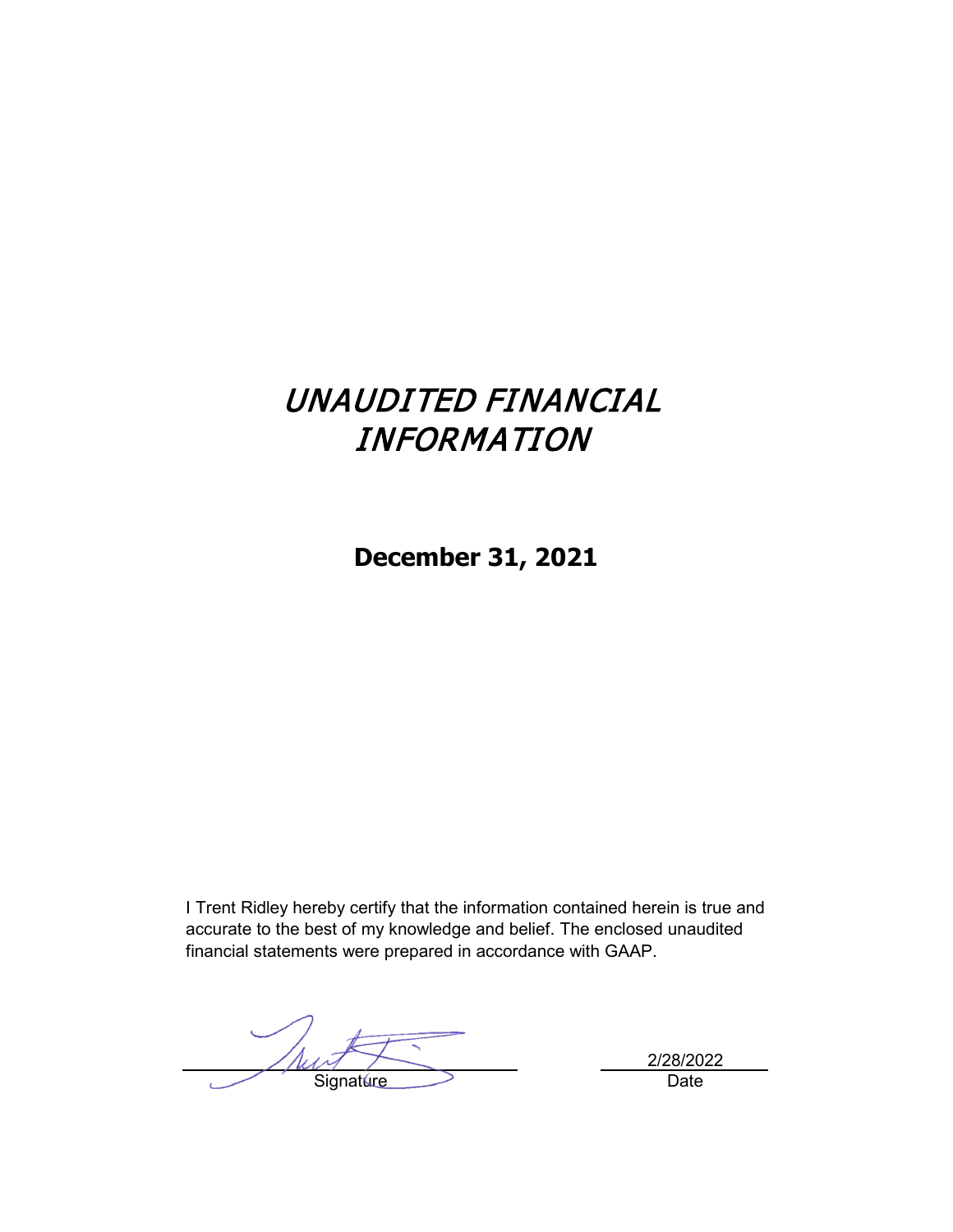# **TENNESSEE HOUSING DEVELOPMENT AGENCY SCHEDULES OF NET POSITION (Expressed in Thousands) (Unaudited)**

|                                                                       | December 31, 2021        |                                |                                               |                                               |                                                   |                     |  |  |
|-----------------------------------------------------------------------|--------------------------|--------------------------------|-----------------------------------------------|-----------------------------------------------|---------------------------------------------------|---------------------|--|--|
|                                                                       | Operating<br>Group       | Mortgage<br>Finance<br>Program | Home-<br>ownership<br>Program<br><b>Bonds</b> | Housing<br>Finance<br>Program<br><b>Bonds</b> | Residential<br>Finance<br>Program<br><b>Bonds</b> | Total<br>12/31/2021 |  |  |
| <b>ASSETS</b>                                                         |                          |                                |                                               |                                               |                                                   |                     |  |  |
| Current assets:                                                       |                          |                                |                                               |                                               |                                                   |                     |  |  |
| Cash and cash equivalents<br>\$<br>Investments                        | 38,691 \$                | 33,872 \$<br>999               | 59,385 \$                                     | 4,096 \$                                      | 354,635 \$<br>50,763                              | 490.679<br>51,762   |  |  |
| Receivables:<br>Accounts                                              | 13,764                   | 15                             | 218                                           | 233                                           | 7,191                                             | 21,421              |  |  |
| Interest                                                              | 4                        | $\mathbf{1}$                   | 37                                            | 477                                           | 18,125                                            | 18,644              |  |  |
| Loans held for resale                                                 | 2,351                    |                                |                                               |                                               |                                                   | 2,351               |  |  |
| First mortgage loans                                                  |                          | 2.406                          | 1.188                                         | 2,065                                         | 74,123                                            | 79,782              |  |  |
| Due from federal government                                           | 30,612                   |                                |                                               |                                               |                                                   | 30,612              |  |  |
| Due from other state funds                                            | 10,749                   |                                |                                               |                                               |                                                   | 10,749              |  |  |
| Due from other funds                                                  | $\overline{\phantom{a}}$ | $\overline{\phantom{a}}$       | 68                                            | $\blacksquare$                                | 53,095                                            | 53,163              |  |  |
| Total current assets                                                  | 96,171                   | 37,293                         | 60,896                                        | 6,871                                         | 557,932                                           | 759,163             |  |  |
| Noncurrent assets:                                                    |                          |                                |                                               |                                               |                                                   |                     |  |  |
| Restricted assets:                                                    |                          |                                |                                               |                                               |                                                   |                     |  |  |
| Cash and cash equivalents<br>Investments                              | 12,839                   |                                | 13,572                                        | 524<br>6,010                                  | 5,295<br>113,888                                  | 32,230<br>119,898   |  |  |
| Investment interest receivable                                        | ÷.                       |                                |                                               | 8                                             | 315                                               | 323                 |  |  |
| Investments                                                           | $\sim$                   | 2,149                          | $\overline{\phantom{a}}$                      | $\ddot{\phantom{1}}$                          | 33,034                                            | 35,183              |  |  |
| First mortgage loans receivable                                       | 678                      | 45,345                         |                                               | 54,755                                        | 2,486,772                                         | 2.587.550           |  |  |
| Second mortgage loans receivable                                      | ÷,                       |                                | 79,934                                        |                                               |                                                   | 79,934              |  |  |
| Allowance for uncollectable second mortgages                          | ÷,                       |                                | (34, 462)                                     | ä,                                            | $\sim$                                            | (34, 462)           |  |  |
| Other receivables                                                     | 8,620<br>352             |                                |                                               |                                               | 14,495                                            | 23,115<br>352       |  |  |
| Unearned service release premium<br>Advance to local government       | 3,146                    |                                |                                               |                                               |                                                   | 3,146               |  |  |
| Net pension asset                                                     | 230                      |                                |                                               |                                               |                                                   | 230                 |  |  |
| Capital assets:                                                       |                          |                                |                                               |                                               |                                                   |                     |  |  |
| Furniture and equipment                                               | 10,706                   |                                |                                               |                                               |                                                   | 10,706              |  |  |
| Less accumulated depreciation                                         | (5, 535)                 |                                |                                               | ÷,                                            |                                                   | (5, 535)            |  |  |
| Total noncurrent assets                                               | 31,036                   | 47,494                         | 59,044                                        | 61,297                                        | 2,653,799                                         | 2,852,670           |  |  |
| <b>Total assets</b>                                                   | 127,207                  | 84,787                         | 119,940                                       | 68,168                                        | 3,211,731                                         | 3,611,833           |  |  |
| DEFERRED OUTFLOWS OF RESOURCES                                        |                          |                                |                                               |                                               |                                                   |                     |  |  |
| Deferred amount on refundings                                         | ٠                        |                                |                                               |                                               | 29                                                | 29                  |  |  |
| Deferred outflows related to pensions                                 | 2,749                    |                                |                                               |                                               |                                                   | 2,749               |  |  |
| Deferred outflows related to OPEB                                     | 237                      |                                |                                               |                                               |                                                   | 237                 |  |  |
| Deferred outflows related to defeased bonds                           |                          |                                | $\overline{\phantom{a}}$                      |                                               | 1,018                                             | 1,018               |  |  |
| Total deferred outflows of resources                                  | 2,986                    | $\blacksquare$                 | $\blacksquare$                                |                                               | 1,047                                             | 4,033               |  |  |
| <b>LIABILITIES</b>                                                    |                          |                                |                                               |                                               |                                                   |                     |  |  |
| <b>Current liabilities:</b>                                           |                          |                                |                                               |                                               |                                                   |                     |  |  |
| Accounts payable<br>\$                                                | 15.249 \$                | 11S                            | - \$                                          | 2 <sup>5</sup>                                | 120 \$                                            | 15,382              |  |  |
| Accrued payroll and related liabilities                               | 836                      |                                |                                               | ÷,                                            |                                                   | 836                 |  |  |
| Compensated absences                                                  | 861                      |                                |                                               |                                               | 39.031                                            | 861<br>40.859       |  |  |
| Interest payable<br>Escrow deposits                                   | 2<br>7,977               |                                | 914                                           | 912<br>÷,                                     |                                                   | 7.977               |  |  |
| Prepayments on mortgage loans                                         | 1                        |                                | 10                                            | 35                                            | 1,300                                             | 1,346               |  |  |
| Line of credit payable                                                | 2,347                    |                                |                                               | ÷,                                            |                                                   | 2,347               |  |  |
| Due to federal government                                             | 737                      |                                |                                               |                                               |                                                   | 737                 |  |  |
| Due to other funds                                                    | 50,100                   | 3,063                          |                                               |                                               |                                                   | 53,163              |  |  |
| Bonds payable                                                         |                          |                                | 51,455                                        | 3,080                                         | 170,195                                           | 224,730             |  |  |
| Total current liabilities                                             | 78,110                   | 3,074                          | 52,379                                        | 4,029                                         | 210,646                                           | 348,238             |  |  |
| Noncurrent liabilities:                                               |                          |                                |                                               |                                               |                                                   |                     |  |  |
| Bonds payable                                                         | ä,                       |                                | 32                                            | 51,696                                        | 2,620,780                                         | 2,672,508           |  |  |
| Compensated absences                                                  | 1,006                    |                                | ÷,                                            |                                               |                                                   | 1,006               |  |  |
| Net pension liability                                                 | 7,122                    |                                |                                               |                                               |                                                   | 7,122               |  |  |
| <b>Total OPEB liability</b><br>Escrow deposits                        | 1,389<br>17,484          | 234                            |                                               | $\ddot{\phantom{1}}$                          | $\overline{\phantom{a}}$<br>257                   | 1,389<br>17,975     |  |  |
| Unearned revenue                                                      | 14,421                   |                                |                                               |                                               |                                                   | 14,421              |  |  |
| Total noncurrent liabilities                                          | 41,422                   | 234                            | 32                                            | 51,696                                        | 2,621,037                                         | 2,714,421           |  |  |
| <b>Total liabilities</b>                                              | 119,532                  | 3,308                          | 52,411                                        | 55,725                                        | 2,831,683                                         | 3,062,659           |  |  |
|                                                                       |                          |                                |                                               |                                               |                                                   |                     |  |  |
| DEFERRED INFLOWS OF RESOURCES<br>Deferred inflows related to pensions | 315                      | $\blacksquare$                 | ä,                                            | ä,                                            |                                                   | 315                 |  |  |
| Deferred inflows related to OPEB                                      | 1,792                    |                                |                                               |                                               |                                                   | 1,792               |  |  |
| Total deferred inflows of resources                                   | 2,107                    |                                |                                               |                                               |                                                   | 2,107               |  |  |
| <b>NET POSITION</b>                                                   |                          |                                |                                               |                                               |                                                   |                     |  |  |
| Net investment in capital assets                                      | 5,171                    |                                |                                               |                                               |                                                   | 5,171               |  |  |
| Restricted for single family bond programs                            | $\overline{\phantom{a}}$ | 12,303                         | 67,529                                        | 12,443                                        | 381,095                                           | 473,370             |  |  |
| Restricted for grant programs                                         | $\ddot{\phantom{0}}$     | 20,496                         |                                               |                                               |                                                   | 20,496              |  |  |
| Restricted for Homebuyers Revolving Loan Program                      | 3,153                    |                                |                                               |                                               |                                                   | 3,153               |  |  |
| Restricted for pension asset<br>Unrestricted                          | 230                      | $\blacksquare$<br>48,680       |                                               |                                               |                                                   | 230<br>48,680       |  |  |
|                                                                       |                          |                                |                                               |                                               |                                                   |                     |  |  |
| Total net position<br>\$                                              | 8,554 \$                 | 81,479 \$                      | 67,529 \$                                     | 12,443 \$                                     | 381,095 \$                                        | 551,100             |  |  |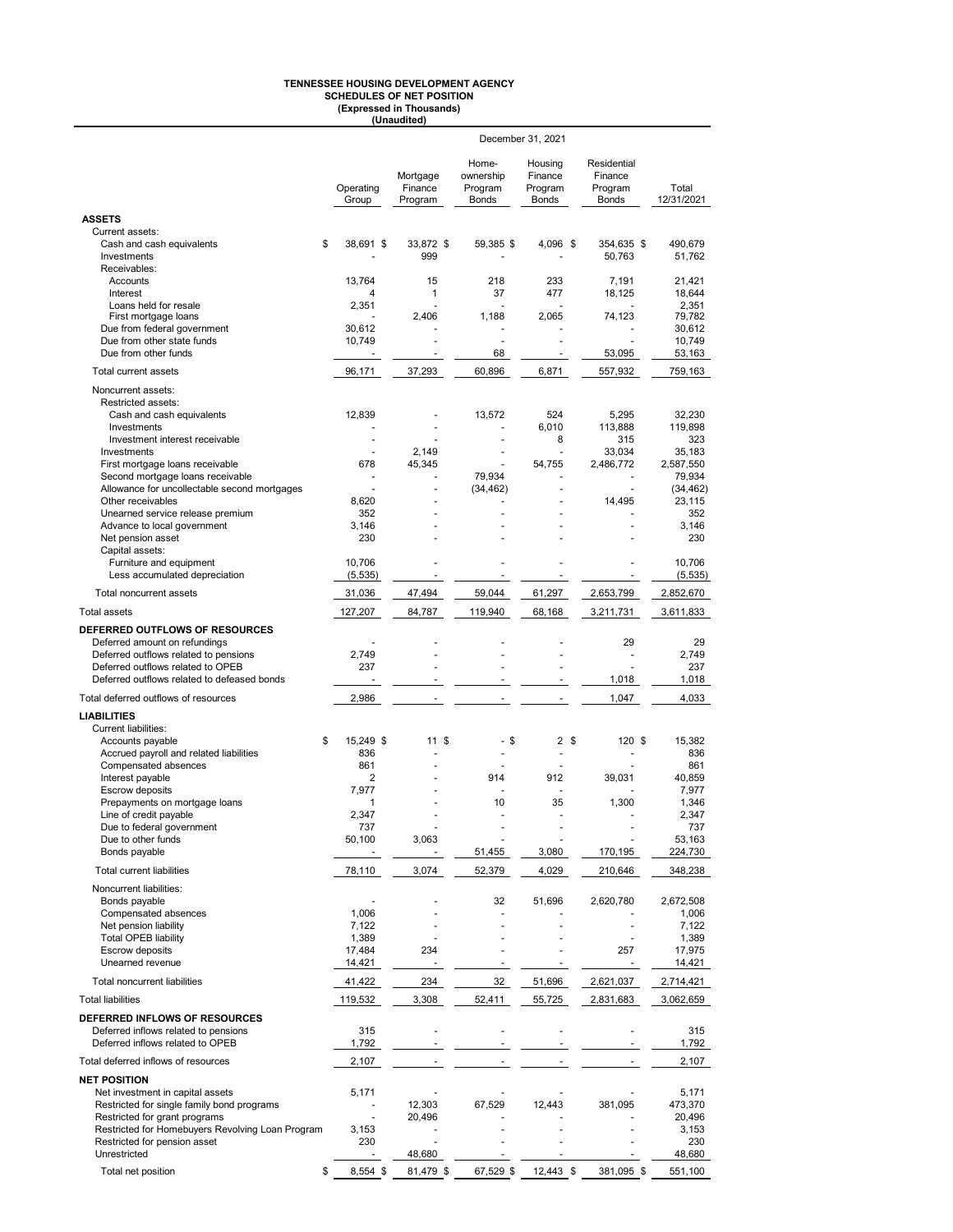#### **TENNESSEE HOUSING DEVELOPMENT AGENCY SCHEDULES OF REVENUES, EXPENSES, AND CHANGES IN NET POSITION (Expressed in Thousands) (Unaudited)**

|                                         | For the Six Months Ended December 31, 2021 |    |                                |    |                                        |    |                                        |    |                                            |    |                     |
|-----------------------------------------|--------------------------------------------|----|--------------------------------|----|----------------------------------------|----|----------------------------------------|----|--------------------------------------------|----|---------------------|
|                                         | Operating<br>Group                         |    | Mortgage<br>Finance<br>Program |    | Home-<br>ownership<br>Program<br>Bonds |    | Housing<br>Finance<br>Program<br>Bonds |    | Residential<br>Finance<br>Program<br>Bonds |    | Total<br>12/31/2021 |
| <b>OPERATING REVENUES</b>               |                                            |    |                                |    |                                        |    |                                        |    |                                            |    |                     |
| Mortgage interest income                | 25<br>\$                                   | \$ | 45                             | \$ | 1,411                                  | \$ | 1,465                                  | \$ | 51,641                                     | \$ | 54,587              |
| Investment income:<br>Interest          | 60                                         |    | 14                             |    | 141                                    |    | 17                                     |    | 550                                        |    | 782                 |
| Net (decrease) in the fair value        |                                            |    |                                |    |                                        |    |                                        |    |                                            |    |                     |
| of investments                          |                                            |    | (25)                           |    | (716)                                  |    | (72)                                   |    | (537)                                      |    | (1, 350)            |
| Federal grant administration fees       | 17,539                                     |    |                                |    |                                        |    |                                        |    |                                            |    | 17,539              |
| Fees and other income                   | 5,633                                      |    |                                |    | 884                                    |    |                                        |    |                                            |    | 6,517               |
| Total operating revenues                | 23,257                                     |    | 34                             |    | 1,720                                  |    | 1,410                                  |    | 51,654                                     |    | 78,075              |
| <b>OPERATING EXPENSES</b>               |                                            |    |                                |    |                                        |    |                                        |    |                                            |    |                     |
| Salaries and benefits                   | 12,683                                     |    |                                |    |                                        |    |                                        |    |                                            |    | 12,683              |
| <b>Contractual services</b>             | 13,089                                     |    |                                |    |                                        |    |                                        |    | 15                                         |    | 13,104              |
| Materials and supplies                  | 679                                        |    |                                |    |                                        |    |                                        |    |                                            |    | 679                 |
| Rentals and insurance                   | 16                                         |    |                                |    |                                        |    |                                        |    |                                            |    | 16                  |
| Other administrative expenses           | 136                                        |    |                                |    |                                        |    |                                        |    |                                            |    | 136                 |
| Other program expenses                  | 4,890                                      |    |                                |    | 1,889                                  |    | 58                                     |    | 737                                        |    | 7,574               |
| Interest expense                        | 9                                          |    |                                |    | 803                                    |    | 801                                    |    | 34,938                                     |    | 36,551              |
| <b>Issuance costs</b>                   |                                            |    |                                |    |                                        |    |                                        |    | 1,663                                      |    | 1,663               |
| Amortization on service release premium | 6                                          |    |                                |    |                                        |    |                                        |    |                                            |    | 6                   |
| Total operating expenses                | 31,508                                     |    | $\overline{\phantom{a}}$       |    | 2,692                                  |    | 859                                    |    | 37,353                                     |    | 72,412              |
| Operating income (loss)                 | (8, 251)                                   |    | 34                             |    | (972)                                  |    | 551                                    |    | 14,301                                     |    | 5,663               |
| <b>NONOPERATING REVENUES (EXPENSES)</b> |                                            |    |                                |    |                                        |    |                                        |    |                                            |    |                     |
| Federal grants revenue                  | 197.113                                    |    |                                |    |                                        |    |                                        |    |                                            |    | 197.113             |
| Federal grants expenses                 | (197,095)                                  |    |                                |    |                                        |    |                                        |    |                                            |    | (197, 095)          |
| Local grants expenses                   | (3,252)                                    |    |                                |    |                                        |    |                                        |    |                                            |    | (3,252)             |
| Total nonoperating revenues (expenses)  | (3,234)                                    |    | $\overline{\phantom{a}}$       |    | $\overline{\phantom{a}}$               |    | $\overline{\phantom{a}}$               |    |                                            |    | (3, 234)            |
| Income (loss) before transfers          | (11, 485)                                  |    | 34                             |    | (972)                                  |    | 551                                    |    | 14,301                                     |    | 2,429               |
| Transfers (to) other funds              |                                            |    |                                |    | (23, 125)                              |    | (51)                                   |    |                                            |    | (23, 176)           |
| Transfers from other funds              | 11,485                                     |    | 2,730                          |    | $\overline{\phantom{a}}$               |    | $\blacksquare$                         |    | 8,961                                      |    | 23,176              |
| Change in net position                  |                                            |    | 2,764                          |    | (24,097)                               |    | 500                                    |    | 23,262                                     |    | 2,429               |
| Total net position, July 1              | 8,554                                      |    | 78,715                         |    | 91,626                                 |    | 11,943                                 |    | 357,833                                    |    | 548,671             |
| Total net position, End of period       | 8,554<br>\$                                | \$ | 81,479                         | \$ | 67,529                                 | \$ | 12,443                                 | \$ | 381,095                                    | \$ | 551,100             |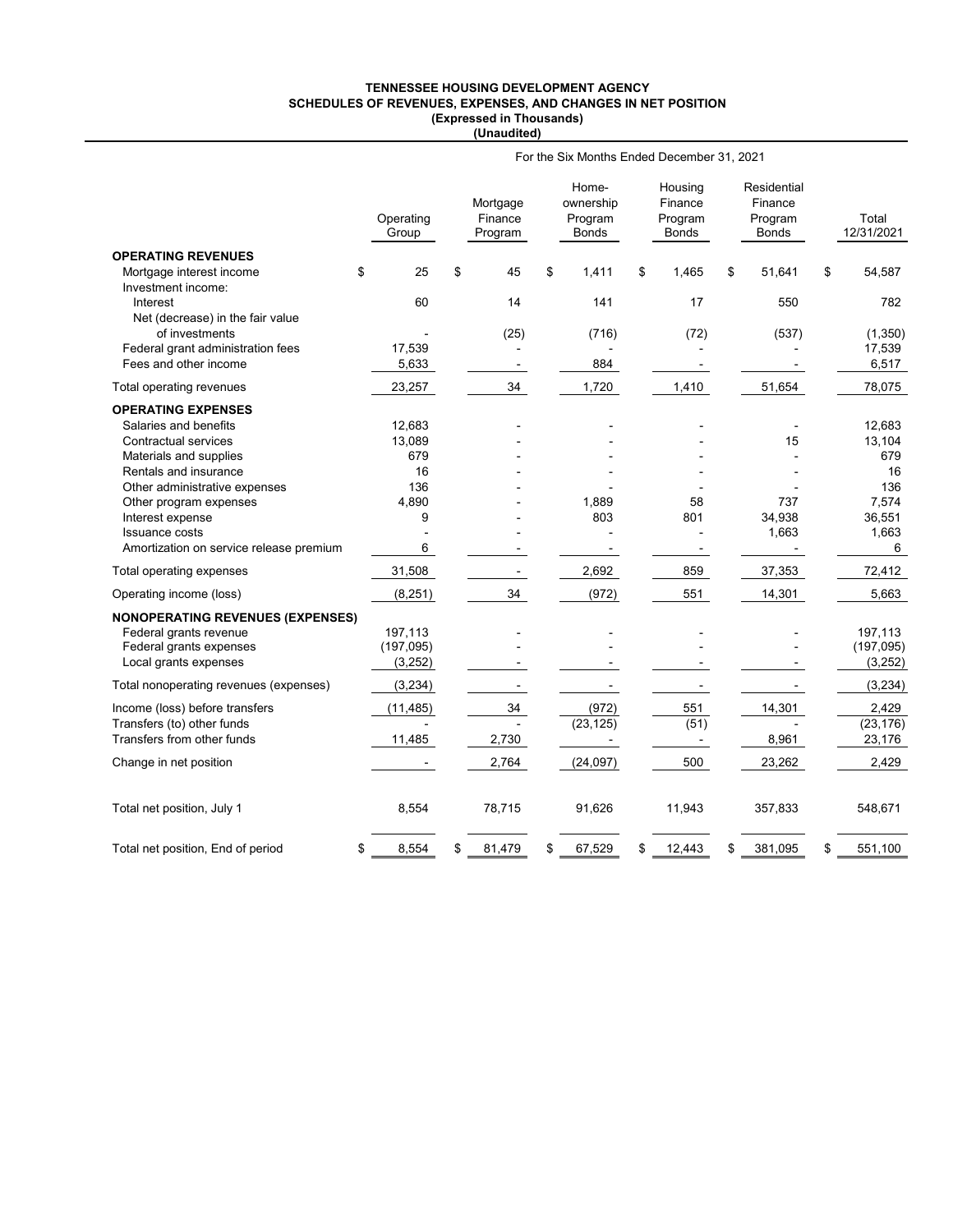## **TENNESSEE HOUSING DEVELOPMENT AGENCY SCHEDULES OF CASH FLOWS (Expressed in Thousands) (Unaudited)**

|                                                              | For the Six Months Ended December 31, 2021 |    |                                |    |                                               |    |                                               |    |                                                   |    |                     |
|--------------------------------------------------------------|--------------------------------------------|----|--------------------------------|----|-----------------------------------------------|----|-----------------------------------------------|----|---------------------------------------------------|----|---------------------|
|                                                              | Operating<br>Group                         |    | Mortgage<br>Finance<br>Program |    | Home-<br>ownership<br>Program<br><b>Bonds</b> |    | Housing<br>Finance<br>Program<br><b>Bonds</b> |    | Residential<br>Finance<br>Program<br><b>Bonds</b> |    | Total<br>12/31/2021 |
| Cash flows from operating activities:                        |                                            |    |                                |    |                                               |    |                                               |    |                                                   |    |                     |
| Receipts from customers                                      | \$                                         | \$ | 2,729                          | \$ | 19,591                                        | \$ | 9,749                                         | \$ | 333,715                                           | \$ | 365,784             |
| Receipts from federal government                             | 17,198                                     |    |                                |    |                                               |    |                                               |    |                                                   |    | 17,198              |
| Receipts from other funds                                    | 2,806                                      |    |                                |    |                                               |    |                                               |    |                                                   |    | 2,806               |
| Other miscellaneous receipts                                 | 5,633                                      |    |                                |    | 884                                           |    |                                               |    |                                                   |    | 6,517               |
| Acquisition of mortgage loans                                |                                            |    | (788)                          |    | (6,666)                                       |    |                                               |    | (153, 551)                                        |    | (161,005)           |
| Payments to suppliers                                        | (34, 896)                                  |    |                                |    | (24)                                          |    | (59)                                          |    | (491)                                             |    | (35, 470)           |
| Payments to other funds                                      |                                            |    | (2, 511)                       |    |                                               |    |                                               |    | (295)                                             |    | (2,806)             |
| Payments to or for employees                                 | (12, 773)                                  |    |                                |    |                                               |    |                                               |    |                                                   |    | (12, 773)           |
| Net cash provided (used) by operating activities             | (22, 032)                                  |    | (570)                          |    | 13,785                                        |    | 9,690                                         |    | 179,378                                           |    | 180,251             |
| Cash flows from non-capital financing activities:            |                                            |    |                                |    |                                               |    |                                               |    |                                                   |    |                     |
| Operating grants received                                    | 183,798                                    |    |                                |    |                                               |    |                                               |    |                                                   |    | 183,798             |
| Transfers in (out)                                           | 11,485                                     |    | 2,730                          |    | 47,793                                        |    | (51)                                          |    | (61, 957)                                         |    |                     |
| Proceeds from sale of bonds                                  |                                            |    |                                |    |                                               |    | $\overline{a}$                                |    | 276,535                                           |    | 276,535             |
| Operating grants paid                                        | (217, 239)                                 |    |                                |    |                                               |    |                                               |    |                                                   |    | (217, 239)          |
| Cost of issuance paid                                        |                                            |    |                                |    |                                               |    |                                               |    | (1,663)                                           |    | (1,663)             |
| Principal payments                                           | $\overline{\phantom{a}}$                   |    |                                |    | (8, 345)                                      |    | (8, 190)                                      |    | (265, 680)                                        |    | (282, 215)          |
| Interest paid                                                | (8)                                        |    |                                |    | (1, 134)                                      |    | (1, 115)                                      |    | (43, 709)                                         |    | (45,966)            |
| Net cash provided (used) by non-capital financing activities | (21, 964)                                  |    | 2,730                          |    | 38,314                                        |    | (9,356)                                       |    | (96, 474)                                         |    | (86, 750)           |
| Cash flows from investing activities:                        |                                            |    |                                |    |                                               |    |                                               |    |                                                   |    |                     |
| Proceeds from sales and maturities of investments            |                                            |    | 8,180                          |    | 13,346                                        |    | 2,455                                         |    | 103,295                                           |    | 127,276             |
| Purchases of investments                                     |                                            |    | (1, 225)                       |    |                                               |    | (3, 434)                                      |    | (113, 405)                                        |    | (118,064)           |
| Investment interest received                                 | 60                                         |    | 13                             |    | 271                                           |    | 15                                            |    | 412                                               |    | 771                 |
| Increase in fair value of investments subject to fair value  |                                            |    |                                |    |                                               |    |                                               |    |                                                   |    |                     |
| reporting and classified as cash equivalents                 |                                            |    | $\mathbf{1}$                   |    | 1                                             |    |                                               |    | 23                                                |    | 25                  |
| Net cash provided (used) by investing activities             | 60                                         |    | 6,969                          |    | 13,618                                        |    | (964)                                         |    | (9,675)                                           |    | 10,008              |
| Net increase (decrease) in cash and cash equivalents         | (43,936)                                   |    | 9,129                          |    | 65,717                                        |    | (630)                                         |    | 73,229                                            |    | 103,509             |
| Cash and cash equivalents, July 1                            | 95,466                                     |    | 24,743                         |    | 7,240                                         |    | 5,250                                         |    | 286,701                                           |    | 419,400             |
| Cash and cash equivalents, End of period                     | \$<br>51,530                               | \$ | 33,872                         | \$ | 72,957                                        | S  | 4,620                                         | \$ | 359,930                                           | \$ | 522,909             |
|                                                              |                                            |    |                                |    |                                               |    |                                               |    |                                                   |    |                     |